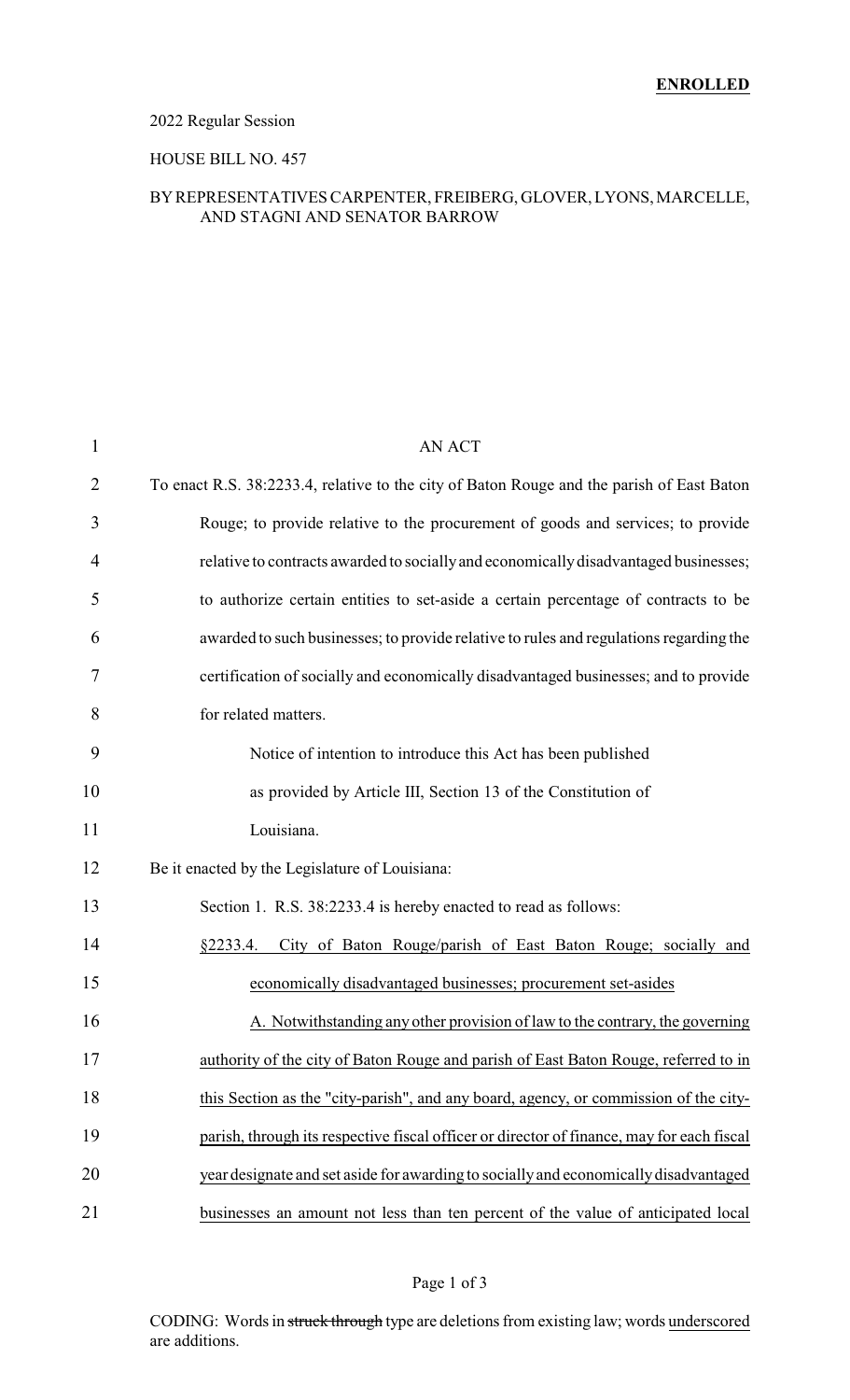| $\mathbf{1}$   | procurement of goods and services, including construction or doing of any public        |
|----------------|-----------------------------------------------------------------------------------------|
| $\overline{2}$ | work, including alteration or repair. However, should the governing authority of the    |
| 3              | city-parish or any board, agency, or commission of the city-parish choose to set aside  |
| $\overline{4}$ | a greater amount, then nothing in this Section shall be construed to prohibit such      |
| 5              | set-aside levels above ten percent, but not to exceed twenty-five percent.              |
| 6              | B. The procurement set-aside as provided by Subsection A of this Section                |
| 7              | may be divided into contract award units of economically feasible production runs       |
| 8              | in order to facilitate offers or bids from socially and economically disadvantaged      |
| 9              | businesses. In making the annual designation of procurement set-asides, an attempt      |
| 10             | may be made to vary the included procurements so that a variety of goods and            |
| 11             | services, including construction or doing of any public work, including alteration or   |
| 12             | repair, produced by different socially and economically disadvantaged businesses        |
| 13             | may be set aside each year. The failure to set aside particular procurements shall not  |
| 14             | be considered to prohibit or discourage socially and economically disadvantaged         |
| 15             | businesses from seeking the procurement award through the normal solicitation and       |
| 16             | bidding processes.                                                                      |
| 17             | $C.(1)(a)$ The governing authority of the city-parish shall adopt rules and             |
| 18             | regulations to implement the provisions of this Section. Such rules and regulations     |
| 19             | shall include procedures regarding the certification of socially and economically       |
| 20             | disadvantaged businesses. The procedure for determination of eligibility may            |
| 21             | include self-certification by a business if the governing authority retains the ability |
| 22             | to verify a self-certification.                                                         |
| 23             | (b) No business shall be awarded a contract pursuant to the provisions of this          |
| 24             | Section unless it has met the certification requirements established by the governing   |
| 25             | authority of the city-parish.                                                           |
| 26             | (2) The rules and regulations adopted by the governing authority may also               |
| 27             | provide for the establishment of a contract procedure for the awarding of contracts     |
| 28             | pursuant to this Section. The governing authority may adopt a requirement that the      |
| 29             | prime contractor award a certain percentage, not to exceed twenty-five percent, of      |
| 30             | the total dollar bid to socially and economically disadvantaged subcontractors. This    |

# Page 2 of 3

CODING: Words in struck through type are deletions from existing law; words underscored are additions.